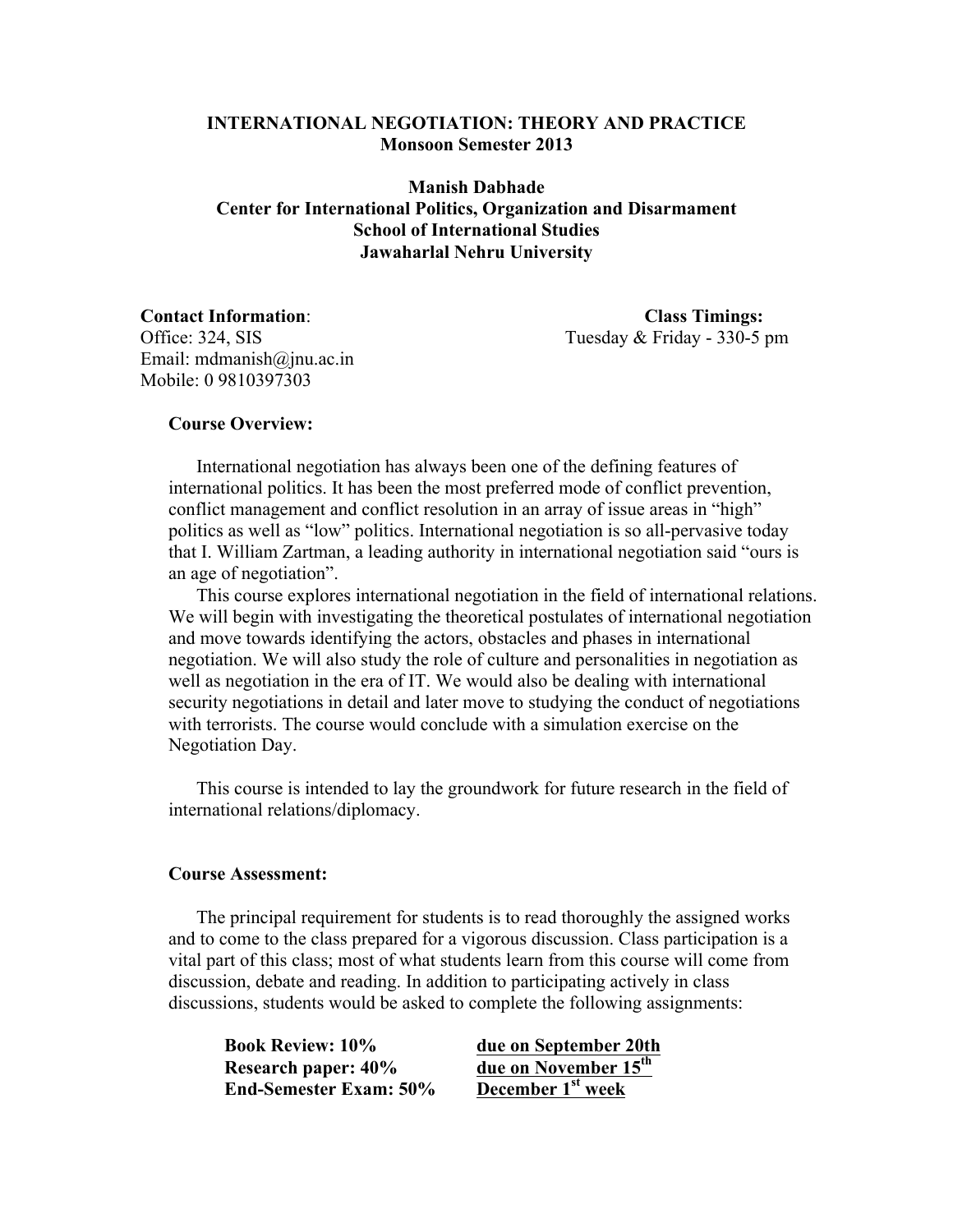## **International Negotiation: An Introduction**

Ikle, Fred Charles. 1964. *How Nations Negotiate*, New York, Evanston, London: Harper & Row for the Center for International Affairs, Harvard University, Chs. 1 & 3.

Zartman, I. William & Berman, Maureen. 1982. *The Practical Negotiator*, New Haven: Yale University Press, Chs. 1-2.

Babbitt, Eileen F. 2009. "The Evolution of International Conflict Resolution: From Cold war to Peacebuilding," *Negotiation Journal* 25, No.4 (October), pp.539-49.

Menkel-Meadow, Carrie. 2009. "Chronicling the Complexification of Negotiation Theory and Practice," *Negotiation Journal* 25, No.4 (October), pp.415-29.

Kremenyuk, Victor A. 1988. "The Emerging System of International Negotiations," *Negotiation Journal*, 211-218

Dupont, Christophe and Faure, Guy-Olivier. 2002. "The Negotiation Process," in Kremenyuk, Victor A. (ed.), *International Negotiation: Analysis, Approaches, Issues*, San Francisco, CA: Jossey-Bass

# **Actors in Negotiation: States, NGOs and Domestic players**

Putnam, Robert D. 1988 "Diplomacy and Domestic Politics: The Logic of Two Level Games", *International Organization* Vol. 42, No. 3 (Summer), pp.427-460.

Albin, Cecilia. 1999. "Can NGOs enhance the effectiveness of International Negotiation?" *International Negotiation*, Vol. 4, No. 3, pp. 371-387.

# **Negotiation: Obstacles and Phases**

Zartman, I. William. 2001. "Timing of Peace Initiatives: Hurting Stalemates and Ripe Moments," *Global Review of Ethnopolitics* (Available at http://www.ethnopolitics.org/archive/volume\_I/issue\_1/zartman.pdf)

Zartman, I. William & Berman, Maureen. 1982. *The Practical Negotiator* (New Haven: Yale University Press, Chs. 3-5.

Jonsson, Christer and Tallberg, Jonas. 1989. "Compliance and Post-Agreement Bargaining," *European Journal of International Relations*, Vol. 4, pp. 371-408.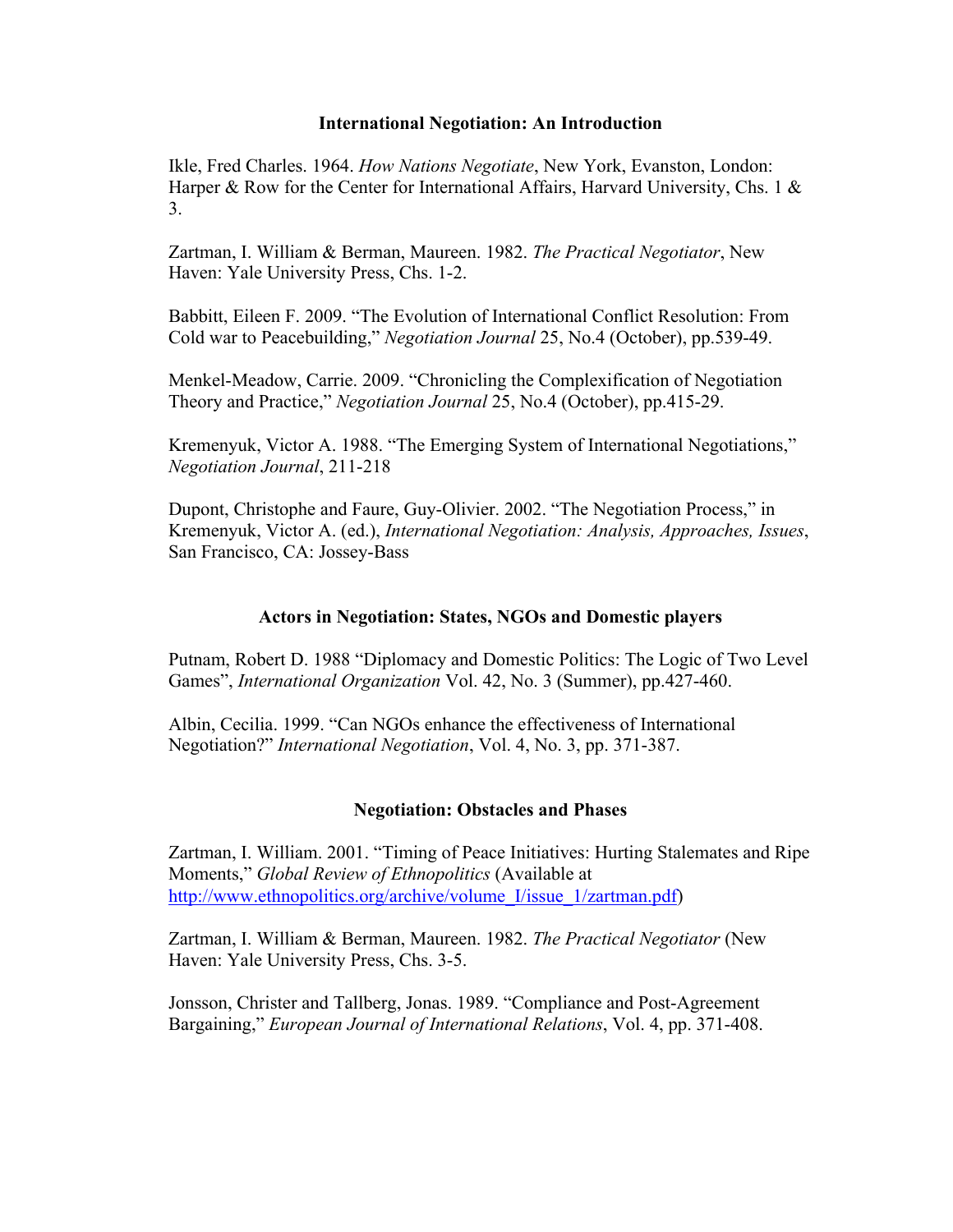#### **Negotiation and Power**

Rubin, J.Z. & Salacuse, J.W. 1990. "The Problem of Power in Negotiation," *International Affairs* (April), pp. 24-34

Rubin, J.Z. & Zartman, I.W. 1995. "Asymmetrical Negotiations: Some Survey Results that May Surprise," in Negotiation Journal 11, Issue 4, pp. 349 – 364

## **Role of Culture in International Negotiation**

Cohen, Raymond. 1997. *Negotiating Across Cultures: Communication Obstacles in International Diplomacy*, revised edition, USIP, Chs. 1-4.

Janosik, Robert J., "Rethinking the Culture-Negotiation Link," *Negotiation Journal* pp. 385- 395

Salacuse, Jeswald W. 1998, "Ten Ways that Culture Affects Negotiating Style: Some Survey Results", *Negotiation Journal* Vol. 14, Issue 3 (July), pp. 221-240.

Faure, G.O. 1991. "Negotiating in the Orient: Encounters in the Peshawar Bazaar, Pakistan," *Negotiation Journal 7,* pp. 279-290

Avruch, Kevin and Wang, Zheng. 2005. "Culture, Apology, and International Negotiation: The Case of the Sino-US "Spy Plane" Crisis," *International Negotiation* 10: 337- 353

# **Role of Individuals in International Negotiation**

Byman, Daniel L. and Pollack, Kenneth M. 2001. "Let us now praise great men: Bringing the Statesmen Back In", *International Security* Vol.25 Issue 4 (Spring)

Bowling, Daniel and Hoffman, David. 2000. "Bringing Peace into the Room: The Personal Qualities of the Mediator and Their Impact on the Mediation", *Negotiation Journal,* Vol. 16, Issue 1 (January) pp. 5-28.

Daniel Lieberfeld. 2003. *"*Nelson Mandela: Partisan and Peacemaker", *Negotiation Journal,* Vol.19, Issue 3 (July), pp. 229-250.

Kissinger, Henry. 1979. *White House Years*, New Delhi: Vikas Publishing House

Dixit, J. N. 1996. *My South Block Years: Memoirs of a Foreign Secretary*, New Delhi: UBS Publishers Distributors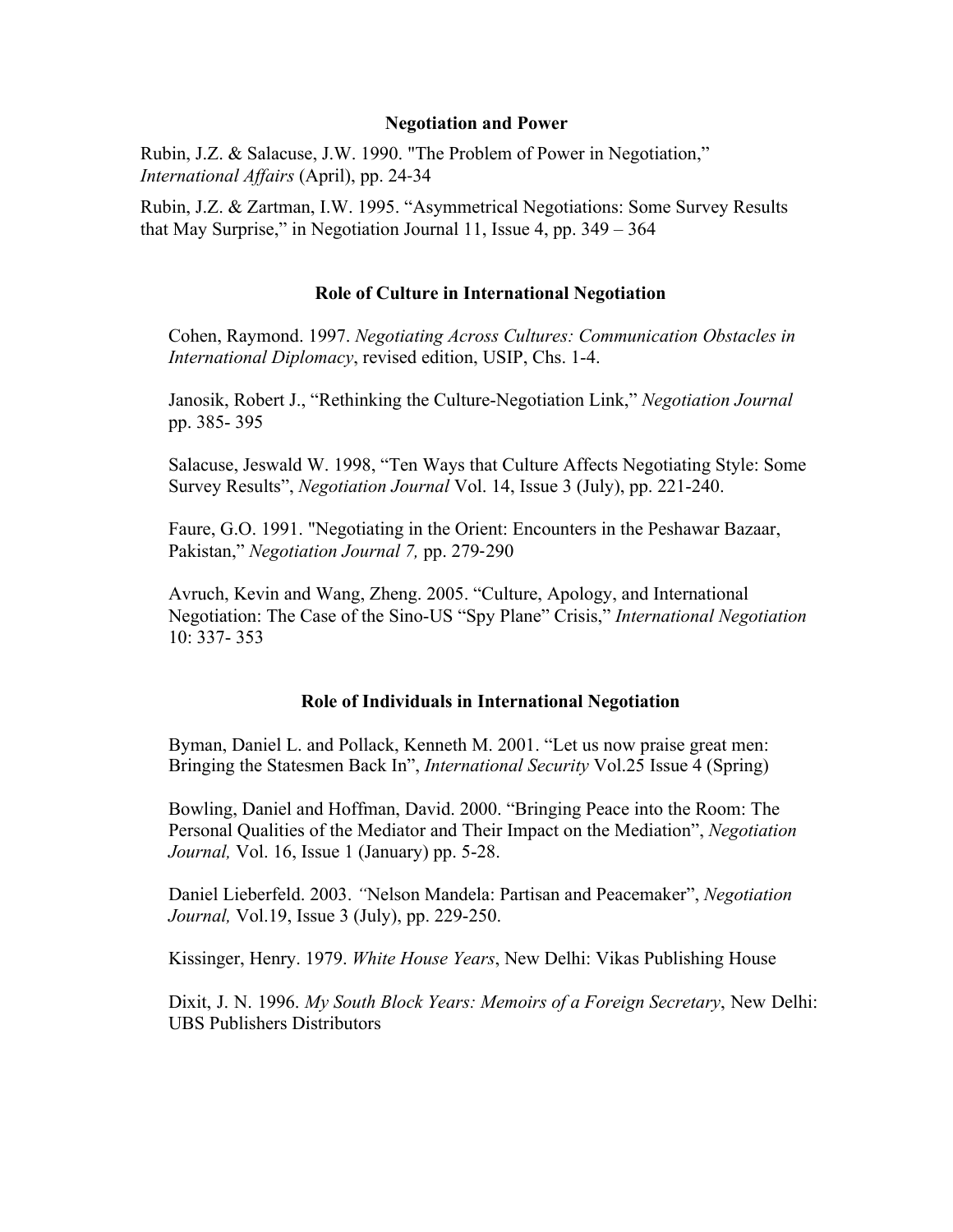## **International Negotiation in the Age of IT**

Margarita Studemeister. 1998. "The Impact of information and Communication Technologies on International Conflict Management," *Bulletin of the American Society for Information Science*, February-March, (Available at http://www.asis.org/Bulletin/Feb-98/studemeister.html)

Gordon S. Smith. 2000. "Reinventing Diplomacy: A Virtual Necessity," *Virtual Diplomacy Report* (VDS 6). Washington, D.C.: USIP, February (Available at http://www.usip.org/virtualdiplomacy/publications/reports/gsmithISA99.html)

James Rosenau. 2000. "States, Sovereignty, and Diplomacy in the Information Age," *Virtual Diplomacy Report* (VDS 5). Washington D.C.: USIP, February (Available at http://www.usip.org/virtualdiplomacy/publications/reports/jrosenauISA99.html)

Bell, S. 1999. "Impact of the Global Media Revolution", *USA Today Magazine* (March), pp.28-31.

## **International Security Negotiations**

Schelling, Thomas C. 1966. *Arms and Influence*, New Haven & London: Yale University Press, Ch. 1.

Zartman, I. William. 2001. *Preventive Negotiation: Avoiding Conflict Escalation*, New York: Carnegie Commission of New York, Chs. 11 & 12.

Cecilia, Albin. 1995. "Negotiation and Global Security", *American Behavioral Scientist*, vol.38, no.6, May

Jackson, Richard. 2000. "Successful Negotiation in International Violent Conflict", *Journal for Peace Research* Vol. 37, No. 3,pp. 323-343.

Schelling, Thomas. 1970. *Strategy of Conflict* ,Cambridge: Harvard University

Talbott, Strobe. 1980. *Endgame: The Inside Story of SALT II* ,New York: Harper

Makeig, Douglas C. 1987. "War, No-War, and the India-Pakistan Negotiation Process", *Pacific Affairs* vol. 60, no. 2 (Summer) pp. 271-294.

# **Negotiating with Terrorists**

Zartman, I. William. 2003. "Negotiating with Terrorists," *International Negotiation: A Journal of Theory and Practice*, Vol. 8, No. 3